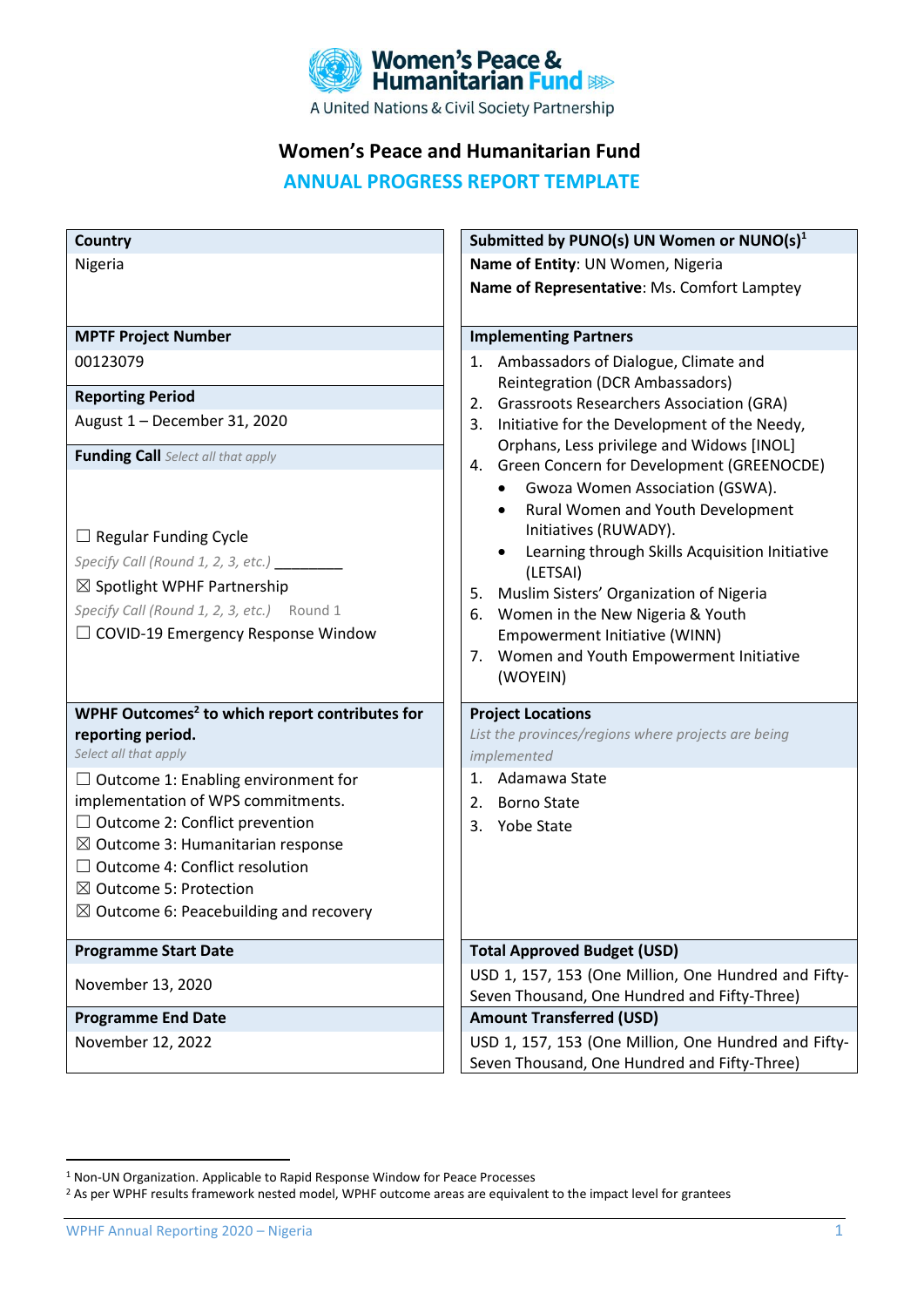

### **Executive Summary**

In Nigeria between August and December 2020, the Women Peace and Humanitarian Fund (WPHF) and Spotlight Initiative partnership achieved major milestones within the inception phase. This has prepared the stage to kick-start actual implementation of project activities by the 7 Implementing Partners (IPs) receiving the grant. The inception phase consisted of the completion of all ground works by UN Women and the WPHF team for the implementation of the project. Key achievements include capacity assessment of IPs, signing of the WPHF project transmittal form; transfer of funds to the UN Women Nigeria Country Office; signing of Partner Contract Agreements (PCA) with all 7 IPs; an orientation workshop with the partners; and transfer of funds from UN Women to the partners.

The IPs were assessed by UN Women on their programmatic and financial capabilities in order to determine the level of risk in engaging them; as well as to identify their capacity development needs. This exercise which had commenced in June, was completed in August 2020. Simultaneously, the project transmittal form was signed by the UN and Government Co-Chairs of the National Steering Committee on the Spotlight Initiative, Nigeria on 13 and 20 August 2020, respectively. In October 2020, the UN Women HQ transferred project funds- totalling USD 1, 157, 153 (One Million, One Hundred and Fifty-Seven Thousand, One Hundred and Fifty-Three) to the UN Women Country Office. This prompted the development of PCAs which were signed between UN Women and the 7 IPs in November 2020. The agreements initiated the process of fund transfer from UN Women to the IPs. However, due to the volume of financial transactions towards the end of the year, 6 of the IPs received funds in their accounts on 31 December 2020, and 1 IP in January subsequently. Implementation of activities by the IPs therefore ensured in January 2021.

Furthermore, through an inception workshop held in December 2020, the 7 IPs were provided with detailed orientation on WPHF and UN Women procedures, accountability systems, and requisite basic technical skills to ensure quality project implementation and management. The IPs have further cascaded these trainings to other staff members in their respective organizations. Moreover, results frameworks and project work plans to guide implementation were completed and approved for the 7 partners.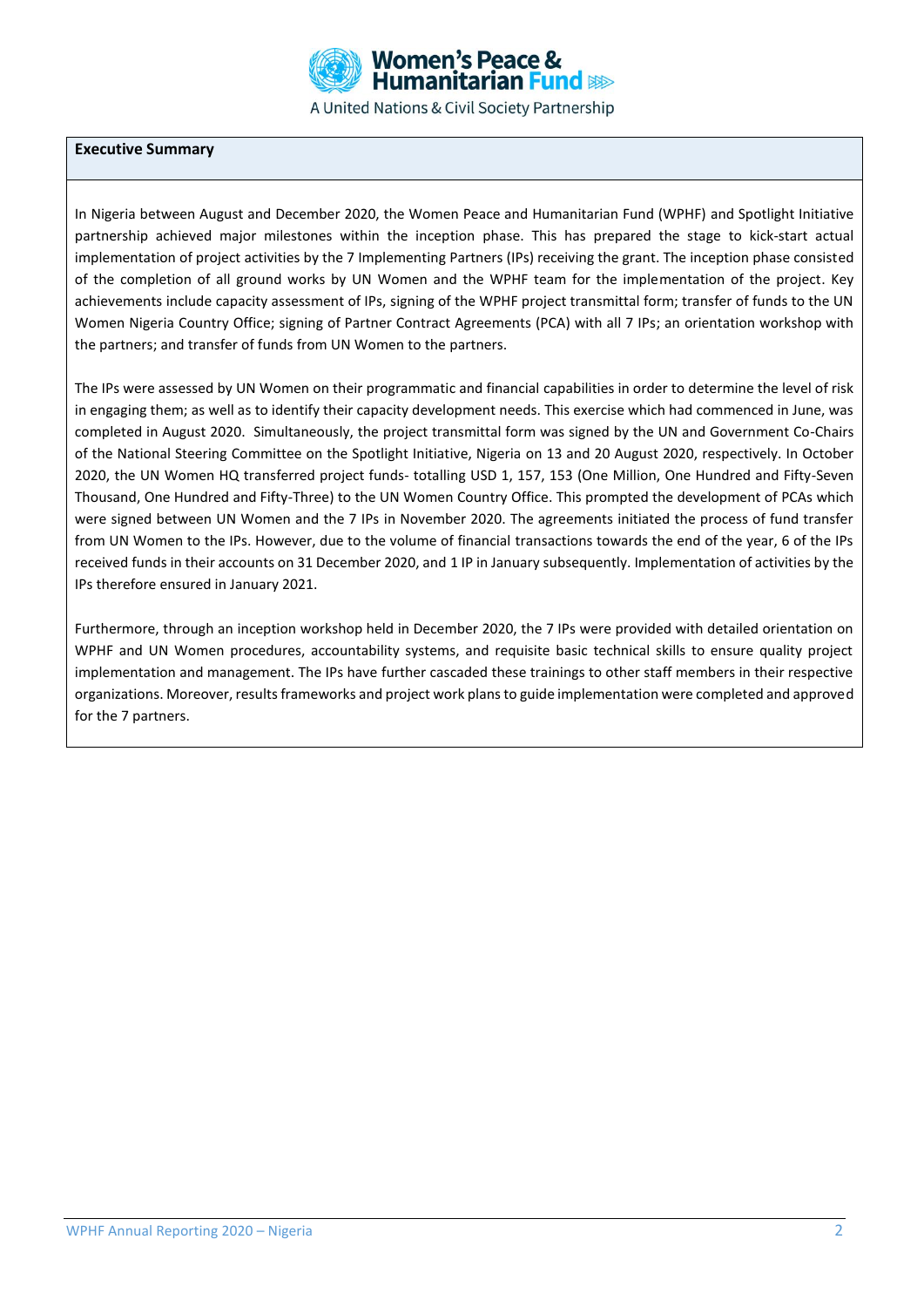

### **1. Grantees Profile for Reporting Period**

| Funding<br><b>CFP</b>                       | Lead<br>Organization<br>Name                                                                             | Type of<br>Organization                            | Coverage/<br>Level of<br>Organizati<br>on. | Project Title                                                                                                                                                                                            | <b>WPHF</b><br>Outcome   | <b>Project Location</b><br>(State, Province or<br>Region)                                                                           | Name of Implementing<br>Partner(s), Type of<br>Organisation, and Level                              | <b>Project Start</b><br>and End Date             | Total<br>Approved<br>Budget (USD) |
|---------------------------------------------|----------------------------------------------------------------------------------------------------------|----------------------------------------------------|--------------------------------------------|----------------------------------------------------------------------------------------------------------------------------------------------------------------------------------------------------------|--------------------------|-------------------------------------------------------------------------------------------------------------------------------------|-----------------------------------------------------------------------------------------------------|--------------------------------------------------|-----------------------------------|
| Spotlight<br><b>WPHF</b><br>partners<br>hip | Ambassadors<br>of Dialogue,<br>Climate and<br>Reintegration<br>(DCR<br>Ambassadors)                      | Women-led<br>and Women's<br>Rights<br>organisation | National                                   | Strengthening<br>Institutional and Multi-<br>sectoral Capacity to<br>Prevent and Respond to<br>Sexual and Gender-<br>Based Violence (SGBV)<br>and Violence Against<br>Women and Girls<br>(VAWG) in Borno | Outcome 5:<br>Protection | Borno State<br>North East Nigeria<br>(Jere, Konduga,<br>Gwoza, Monguno and<br>Maiduguri) Local<br><b>Government Areas</b><br>(LGAs) | Every Girl Initiative (EGI)-<br>Youth right/led, National                                           | November 12,<br>$2020 -$<br>November 12,<br>2022 | USD142,163.                       |
| Spotlight<br><b>WPHF</b><br>Partners<br>hip | Grassroots<br>Researchers<br>Association<br>(GRA)                                                        | Women<br>Rights<br>Organization                    | National<br>Organizati<br>on               | <b>Strengthening Social</b><br>Mobilization and<br>Accountability towards<br>Ending SGBV and VAWG                                                                                                        | Outcome 5:<br>Protection | <b>Borno State</b>                                                                                                                  | Dr. Denis Mukwege<br>Foundation (a Women's<br>rights International NGO<br>based in the Netherlands) | 12 November<br>2020 to 12<br>November<br>2022    | USD 163,658                       |
| Spotlight<br><b>WPHF</b><br>Partners<br>hip | Initiative for<br>the<br>Development<br>of the Needy,<br>Orphans, Less<br>privilege and<br>Widows (INOL) | Women-led<br>and Women's<br>Rights<br>organisation | Communit<br>y-based<br>(local)             | Enhance Women and<br>Girls Safety and Human<br>Rights                                                                                                                                                    | Outcome 5:<br>Protection | Yobe State, Nigeria                                                                                                                 |                                                                                                     | 12 November<br>$2020 - 12$<br>October 2022       | USD 145,827                       |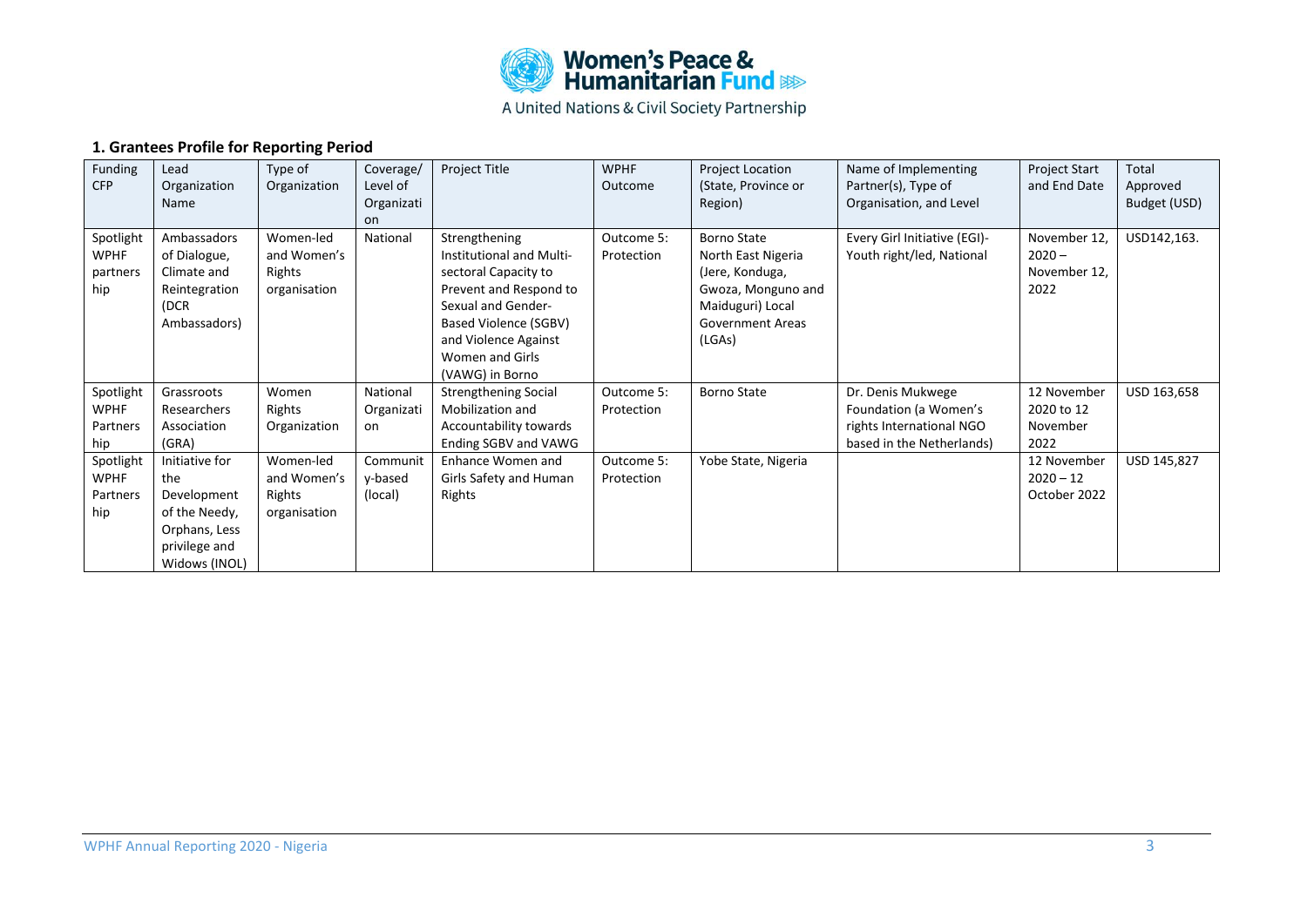

## **1. Grantees Profile for Reporting Period**

| Funding<br><b>CFP</b>                       | Lead<br>Organization<br>Name                                                    | Type of<br>Organization                    | Coverage/<br>Level of<br>Organizati<br>on       | Project Title                                                                                                                                                                                                                               | <b>WPHF</b><br>Outcome                                 | <b>Project Location</b><br>(State, Province or<br>Region)                                                   | Name of Implementing<br>Partner(s), Type of<br>Organisation, and Level                                                                                                                                                                                                                                                                                       | <b>Project Start</b><br>and End Date                             | Total<br>Approved<br>Budget (USD) |
|---------------------------------------------|---------------------------------------------------------------------------------|--------------------------------------------|-------------------------------------------------|---------------------------------------------------------------------------------------------------------------------------------------------------------------------------------------------------------------------------------------------|--------------------------------------------------------|-------------------------------------------------------------------------------------------------------------|--------------------------------------------------------------------------------------------------------------------------------------------------------------------------------------------------------------------------------------------------------------------------------------------------------------------------------------------------------------|------------------------------------------------------------------|-----------------------------------|
| Spotlight<br><b>WPHF</b><br>Partners<br>hip | Green Concern<br>for<br>Development<br>(GREENCODE)                              | Other:<br>Human rights                     | National<br><b>NGO</b><br>(covering<br>Nigeria) | Mobilising CSOs for<br>Gender Equality and<br>Women Empowerment<br>in Borno state-<br>(MOGEWE Project)                                                                                                                                      | Strengthened<br>CSO advocacy<br>for GBV<br>prevention. | Borno state (Konduga<br>and Gowza LGAs)                                                                     | i). Gwoza Women<br>Association (GSWA)- Women<br>led community-based<br>organization- operating at<br>LGA level.<br>ii). Rural Women and Youth<br>Development Initiatives<br>(RUWADY)- National NGO<br>and operating at state level.<br>iii). Learning through Skills<br><b>Acquisition Initiative</b><br>(LETSAI) - National NGO<br>operating at state level | 12 November<br>2020-12 July<br>2021                              | USD 161, 570                      |
| Spotlight<br><b>WPHF</b><br>Partners<br>hip | Muslim Sisters'<br>Organization of<br>Nigeria,<br>Women lead,<br>State.         | Women-led                                  | Sub-<br>National                                | Scaling up gender-based<br>violence prevention, risk<br>mitigation and referral<br>systems for service<br>delivery and response in<br>Yobe State                                                                                            | Outcome5<br>Protection                                 | Yobe State (Damaturu,<br>Gujba, Fune,<br>Potiskum, Bade and<br>Nguru)                                       | N/A                                                                                                                                                                                                                                                                                                                                                          | 12 November<br>2020 to 12<br>November<br>2022                    | USD 152,172                       |
| Spotlight<br><b>WPHF</b><br>Partners<br>hip | Women In the<br>New Nigeria<br>and Youth<br>Empowerment<br>Initiative<br>(WINN) | Both Women-<br>led and<br>Women's<br>Right | National                                        | <b>Strengthening Resilience</b><br>in Conflict Affected<br><b>Communities of North</b><br>East Nigerian Women<br>and Girls: through<br>Resilience, protection,<br>livelihoods in Conflict<br>Affected Communities in<br>North East Nigeria. | Outcome 5:<br>Protection                               | <b>Borno State</b><br>Maiduguri<br>1.<br>Metropolitan Council<br>(MMC)<br>Gwoza LGA<br>2.<br>3. Konduga LGA | N/A                                                                                                                                                                                                                                                                                                                                                          | November<br>12 <sup>th</sup> , 2020 to<br>November<br>12th, 2022 | USD 169,653                       |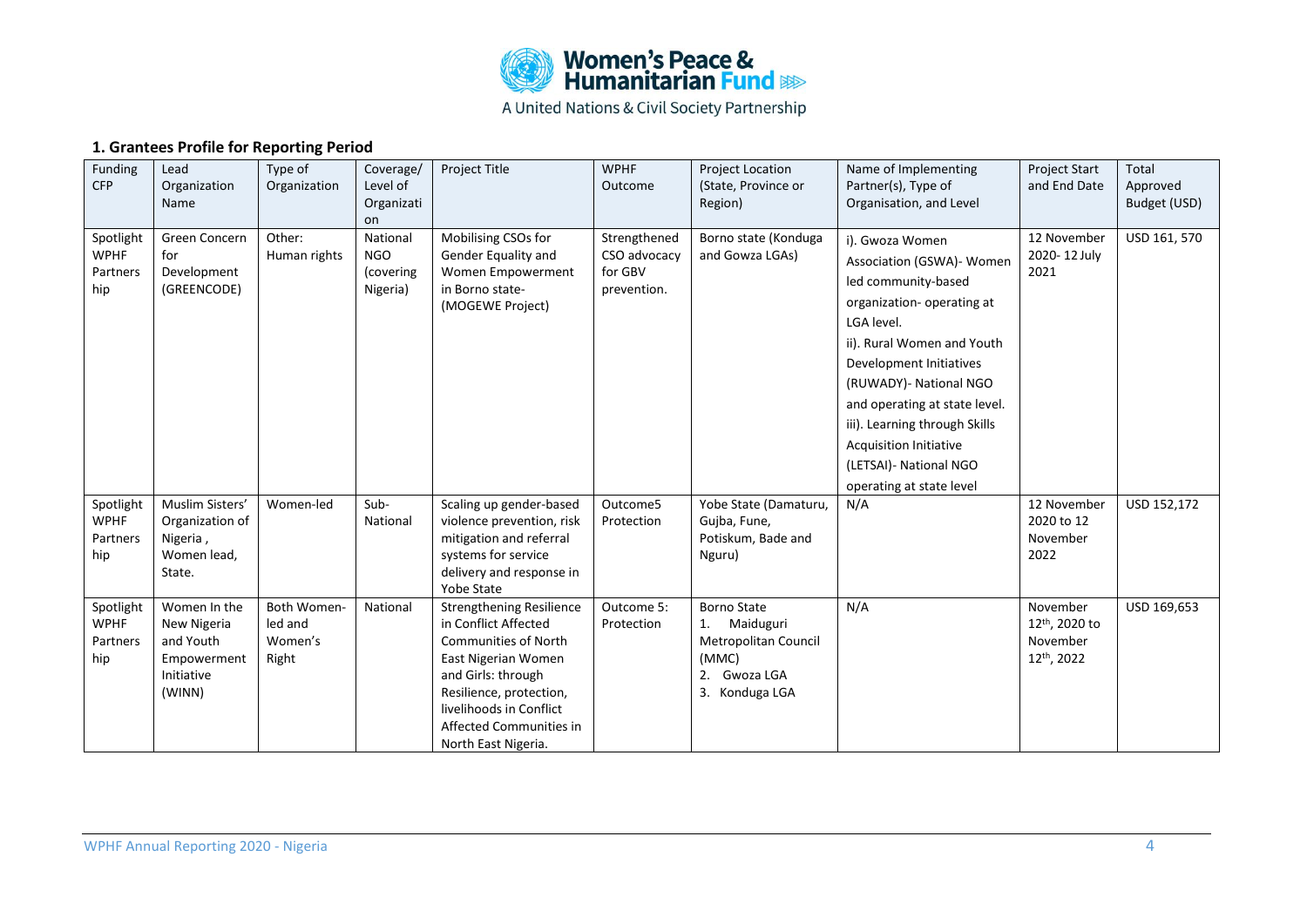

## **1. Grantees Profile for Reporting Period**

| Funding    | Lead         | Type of      | Coverage/  | <b>Project Title</b>     | <b>WPHF</b> | <b>Project Location</b> | Name of Implementing          | <b>Project Start</b> | Total        |
|------------|--------------|--------------|------------|--------------------------|-------------|-------------------------|-------------------------------|----------------------|--------------|
| <b>CFP</b> | Organization | Organization | Level of   |                          | Outcome     | (State, Province or     | Partner(s), Type of           | and End Date         | Approved     |
|            | Name         |              | Organizati |                          |             | Region)                 | Organisation, and Level       |                      | Budget (USD) |
|            |              |              | on.        |                          |             |                         |                               |                      |              |
| Spotlight  | Women and    | Both Women-  | National   | Strengthening women's    | Outcome 5:  | Yobe state              | African Youth for Peace       | 12/11/2020           | USD 167,006  |
| WPHF       | Youth        | led and      |            | participation through    | Protection  | Damaturu LGA            | Development and               | to                   |              |
| Partners   | Empowerment  | Women's      |            | leadership development,  |             | Geidam LGA              | <b>Empowerment Foundation</b> | 12/11/2022           |              |
| hip        | Initiative   | Right        |            | empowerment and          |             | Guiba LGA               | (AFRYDEV), NGO                |                      |              |
|            | (WOYEIN)     |              |            | livelihood for reducing  |             | Potiskum LGA            |                               |                      |              |
|            |              |              |            | the risk of gender-based |             |                         | HOPE INTERACTIVE, NGO         |                      |              |
|            |              |              |            | violence (GBV) in Yobe   |             |                         |                               |                      |              |
|            |              |              |            | Northeastern Nigeria     |             |                         | MAIGOJE Foundation, NGO       |                      |              |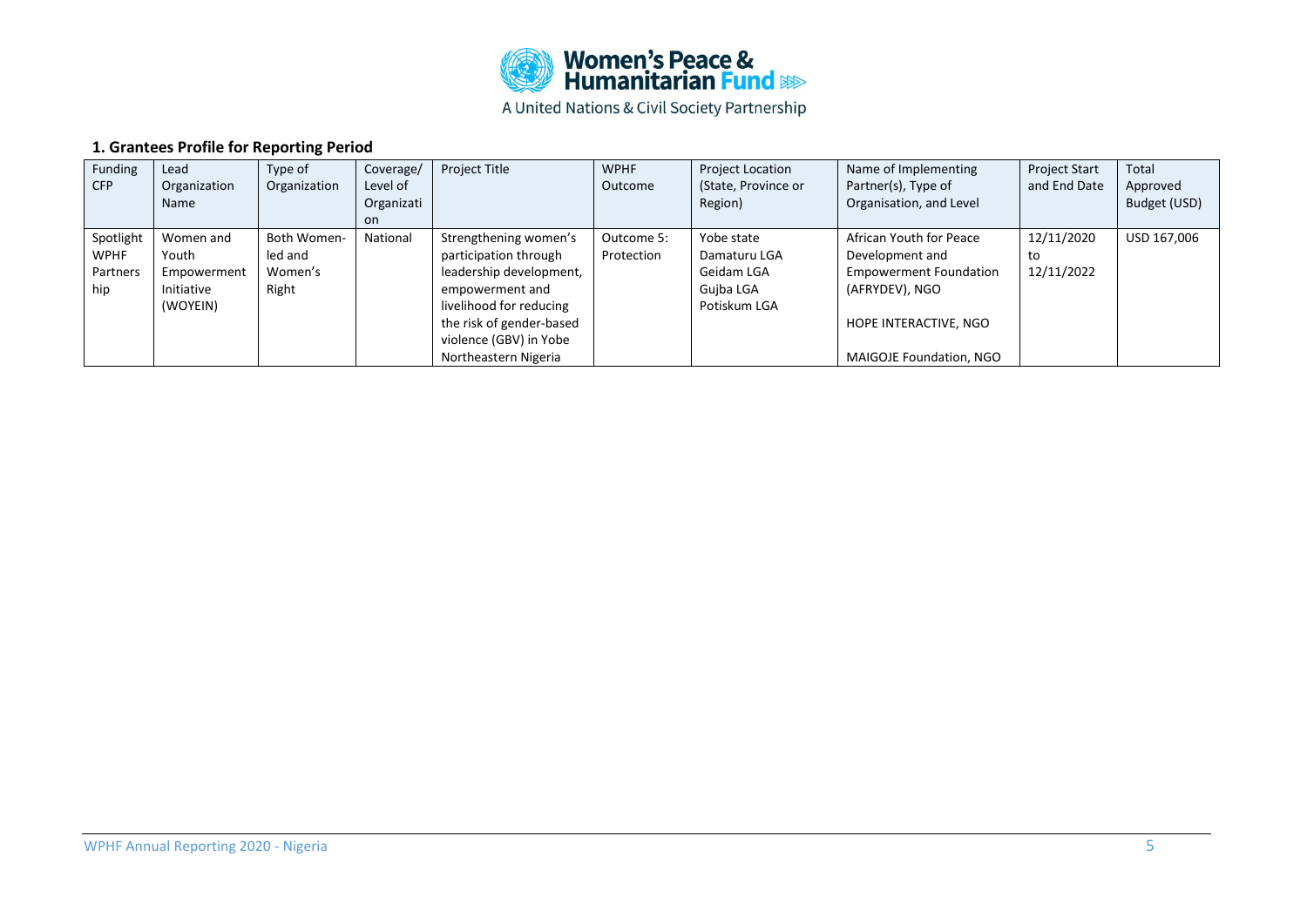

### **2. Beneficiaries and Reach (By Project)**

| Lead Organization      | <b>Target Groups</b>                          | Age Groups    |             | <b>Direct Beneficiaries</b> | <b>Indirect Beneficiaries</b> |            |
|------------------------|-----------------------------------------------|---------------|-------------|-----------------------------|-------------------------------|------------|
| <b>Name</b>            | Select all that apply                         | by Sex        | Total for   | Cumulative                  | <b>Total for</b>              | Cumulative |
| The list in this table |                                               |               | Year        |                             | Year                          |            |
| should match           |                                               |               |             |                             |                               |            |
| Section I above        |                                               |               |             |                             |                               |            |
| Organization/          | $\Box$ IDPs                                   | Girls (0-17)  | 0           | 0                           |                               |            |
| Project 1              | $\Box$ Refugees                               | Women $(18+)$ | 0           | 0                           |                               |            |
|                        | $\Box$ People living with disabilities        | Boys (0-17)   | $\mathbf 0$ | 0                           |                               |            |
|                        | (PWD)                                         | Men (18+)     | 0           | $\Omega$                    |                               |            |
|                        | $\Box$ Survivors/victims of SGBV              | Total         | $\mathbf 0$ | $\Omega$                    | 0                             | 0          |
|                        | $\boxtimes$ Other (Specify): Institutions and |               |             |                             |                               |            |
|                        | <b>Multi-Sectors</b>                          |               |             |                             |                               |            |

The requested information is not applicable at the moment as the Implementing Partners had not started interventions during the reporting period that will directly or indirectly reach target beneficiaries.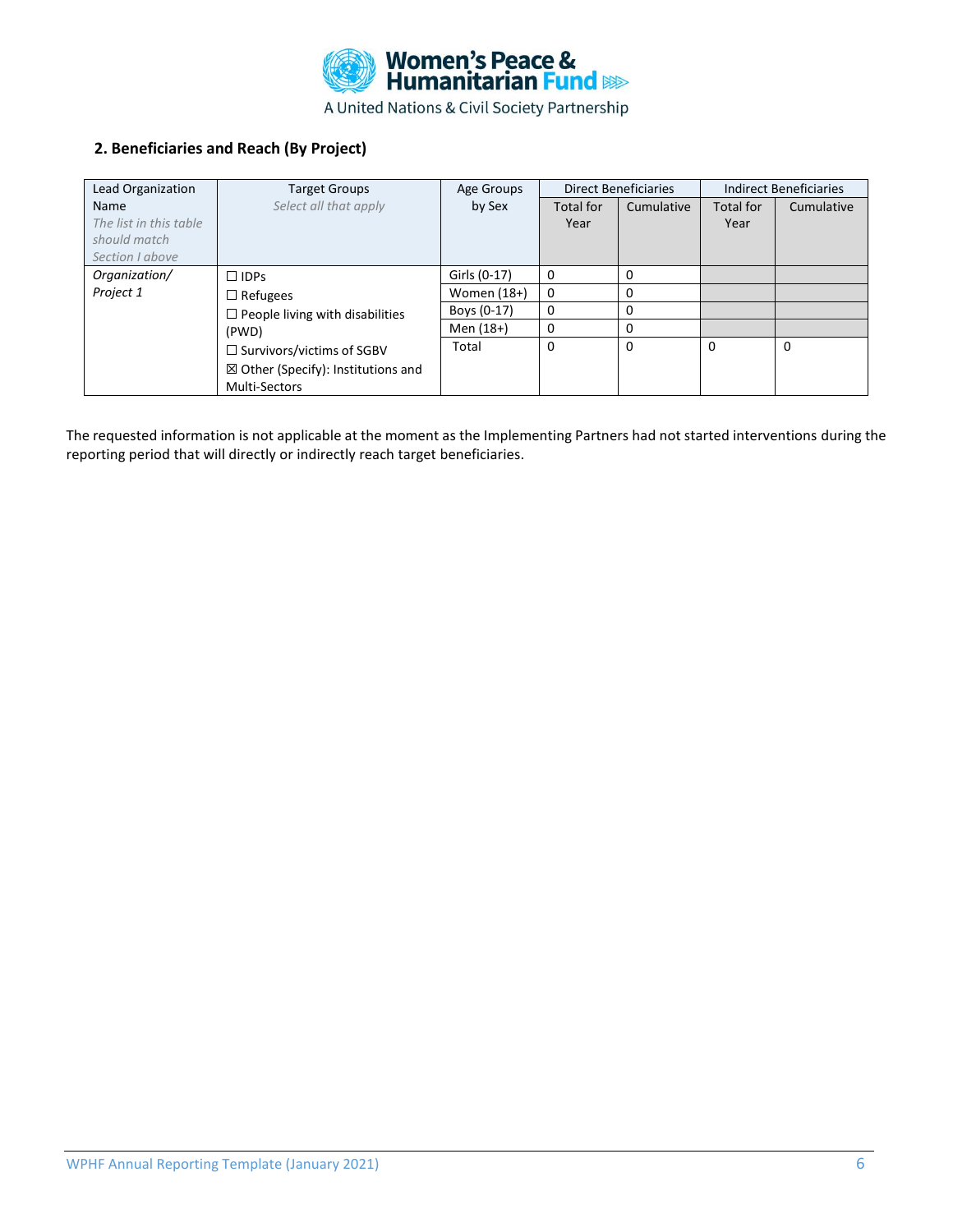

#### **3. Context/New Developments**

Nigeria's North-East region, particularly Borno, Adamawa and Yobe (BAY) States, have been besieged by over a decade long insurgency that is perpetuated by Non State Armed Groups. The conflict has created negative consequences on human populations including but not limited to; forced displacement of millions of people, destruction of properties worth billions of Naira, loss of lives and rising incidences of human rights violations, that disproportionately affect women and girls. The insurgency has caused many of them to flee their original abode and seek refuge in safer spaces including in internally displaced persons (IDPs) camps and within host communities. The high influx of IDPs into urban areas has intensified the existing security and humanitarian crisis which has exacerbated hunger, increased poverty, and widened inequality gaps. The challenge of having access to potable drinking water, food, healthcare, psychosocial support, and education, among others is glaring and women and girls are experiencing various forms of abuses including sexual and gender based violence (SGBV) and harmful practices. Reports from the Gender-Based Violence Information Management System (GBVIMS) indicate that GBV incidence and prevalence in the BAY states is relatively higher now compared to the inception of the insurgency about ten years ago. Women and girls have to contend with increased forms of intersecting human rights violations and abuses with little or no remedies. Most communities and institutions do not have in place effective mechanisms for SGBV prevention and/or response.

Although efforts are being made by international institutions, government, and humanitarian organisations to salvage the situation, cases of human rights violations and violence against women and girls still linger, and SGBV features prominently on the list. A significant number of civil society organisations are currently implementing programs/projects to support GBV prevention and the reintegration of survivors into the society. However, more still needs be done to address, agency and inter-agency limited capacity to effectively coordinate interventions for prevention/response to SGBV/VAWG. Also, focus has been on response to SGBV rather than prevention through ensuring gender equality outcomes While continuous provision of timely response to SGBV in all its dimensions is recommended, a leap into prevention is poised to make greater impact in communities by ending violence against women and girls. Strengthening prevention will decrease the occurrence of SGBV/VAWG in public and in private spaces. Increasing intervention approaches that seek to prevent SGBV will also flatten the existing curve of SGBV/VAWG prevalence in Northeast Nigeria. This WPHF project is implemented within a context of ending violence against women and girls, as well as within a situation of high demands for prevention approaches to help decrease the occurrence of SGBV and VAWG in the BAY States.

While the adverse effect of the COVID-19 pandemic continues to devastate the livelihoods of the population in general and conflict-affected persons in particular, the number of vulnerable women and girls facing GBV remains on the rise. Violent attacks by Boko Haram insurgents (including sexual violence against women and girls) have also increased. Moreover, with the second wave of the virus, new infections are also increasing. The relaxation of some of the measures which had been put in place to slow the spread of COVID-19, coupled with complacency among the population, have worsened the vulnerability of individuals and families, especially conflict-affected women and girls living in congested IDP camps with limited water, sanitation, and hygiene (WASH) facilities. Engulfed in the ongoing BH crisis, they are among the worst affected by the new dynamics of sexual violence, which have compounded their protection risks. The pandemic could reverse gains made over the years on EVAWG and deepen gender inequalities.

#### **4a. Results (Outcomes) Achieved (Narrative)**

An elaboration of outcomes achieved by the grantees is not applicable during the reporting period because they received funds by 31 December 2020 and therefore could not implement any activities in 2020.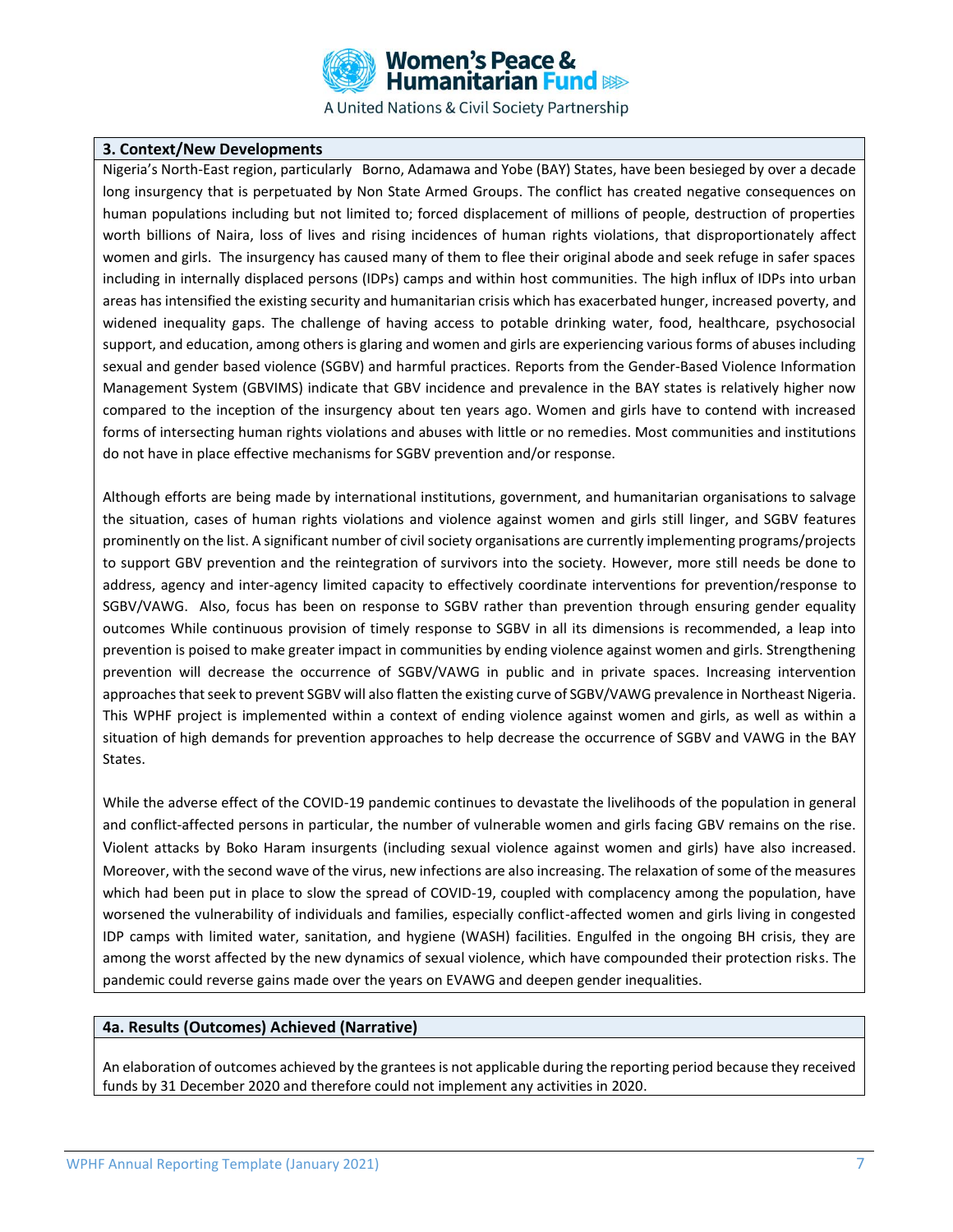

#### **4b. Outputs and Activities Completed**

There are no output results for Project Grantees. However, the following outputs were achieved by UN Women during the project inception phase:

- 1. Risk levels for engagement of IPs have been determined and their capacity development needs identified, through an assessment undertaken by UN Women.
- 2. The project has been approved by the Government of Nigeria and the UN, through signing a project transmittal form. This was done by the UN and Government Co-Chairpersons of the National Steering Committee on the Spotlight Initiative, Nigeria on 13 and 20 August 2020, respectively.
- 3. The UN Women Nigeria Country office has received the funds for distribution to the IPs and management of project activities. The grant totals USD 1, 157, 153 (One Million, One Hundred and Fifty-Seven Thousand, One Hundred and Fifty. Three)
- 4. Partner Contract Agreements have been signed between UN Women and the 7 partners implementing the WPHF Spotlight project.
- 5. First advances have been transferred from UN Women to the 7 WPHF Project Grantees.
- 6. The 7 WPHF IPs are now knowledgeable about WPHF and UN Women procedures, accountability systems, and requisite basic technical skills to ensure quality project implementation and management, as a result of an orientation workshop organized by UN Women and the WPHF Secretariat in December 2020.

#### **5. A Specific Story (1/2 page maximum)**

No stories documented at this stage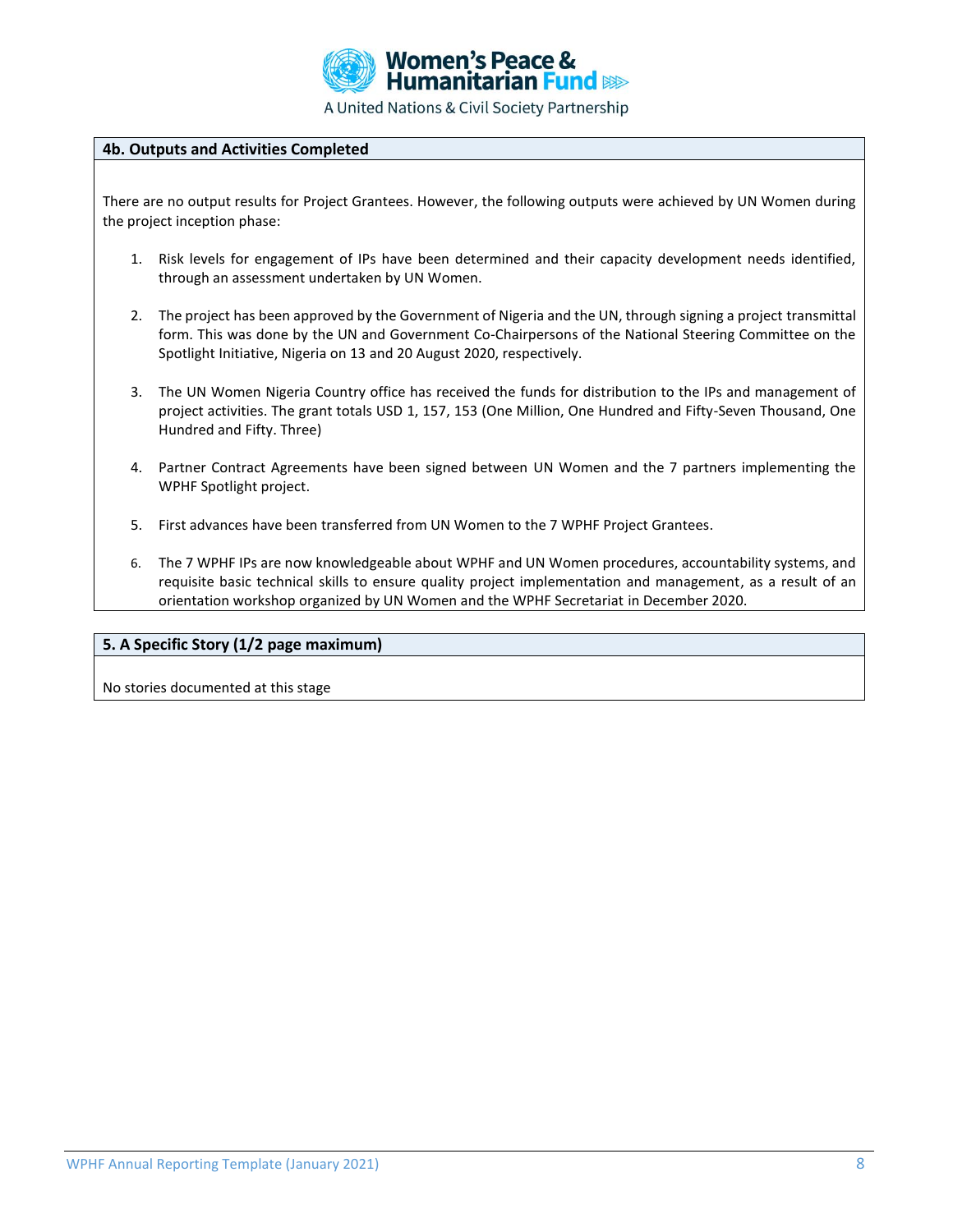

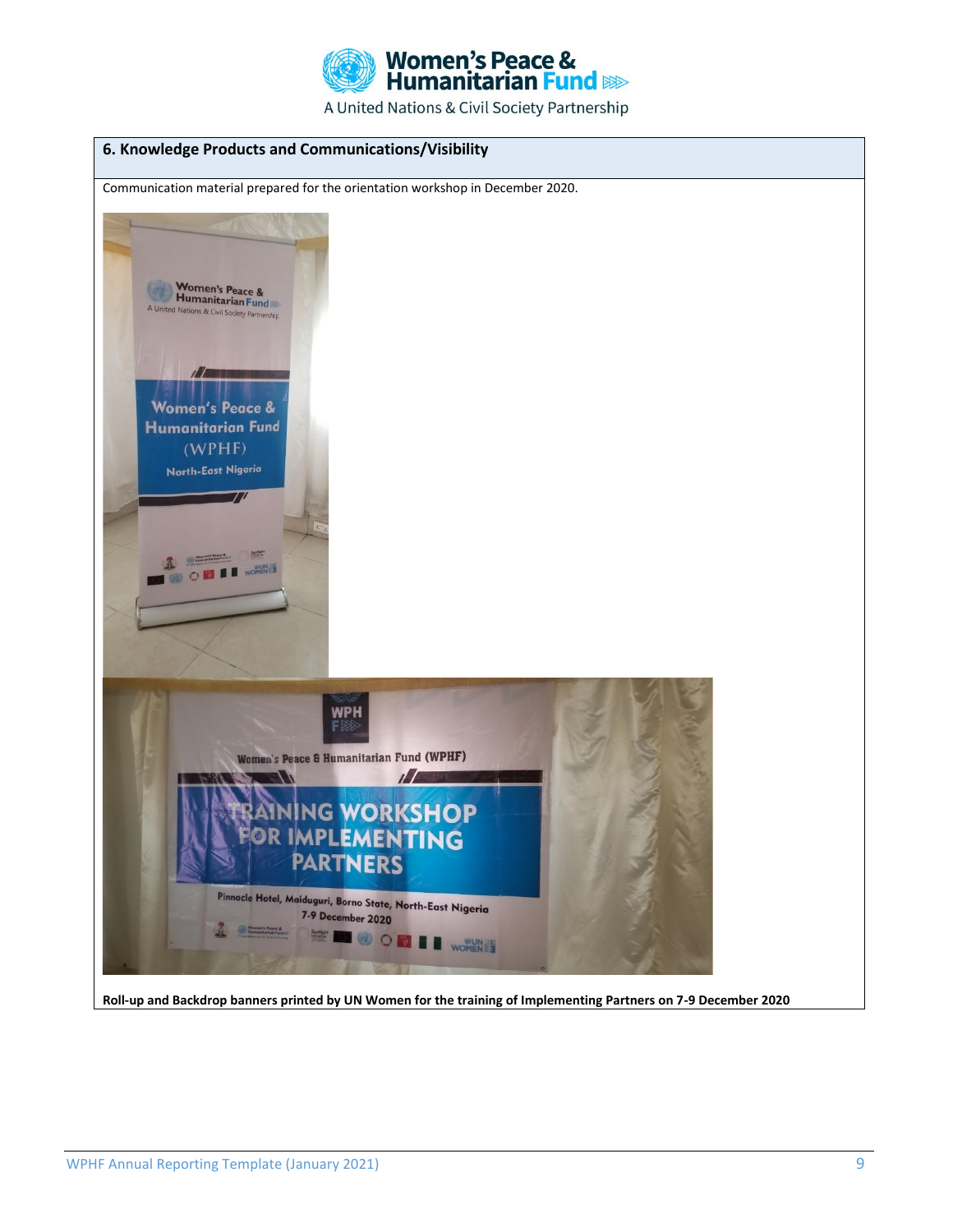



**Facilitator and participants at the training workshop (2020 UN Women)**



**Group photo of participants at the training workshop for IPs (2020, UN Women)**



**Madam Magajiya Mohammed contributing at the training (2020, UN Women)**



**Implementing partners demonstrating the equality sign (2020, UN Women**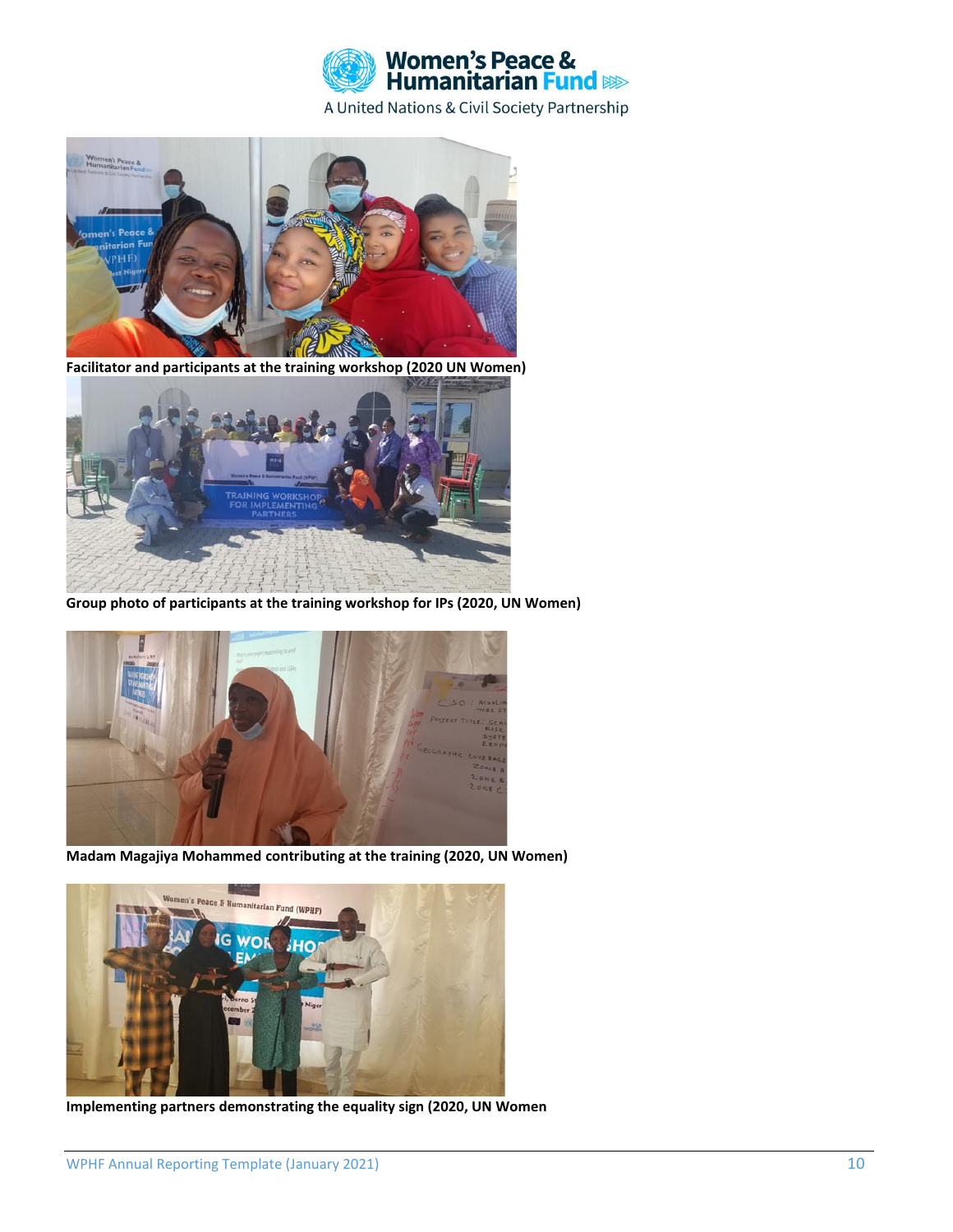

### **7. Capacity Building of CSOs**<sup>3</sup>

#### **Overview**

The capacity of the 7 implementing partners is enhanced to support implementation of gender-responsive programmes and proper management/accountability for donor funds, following a three-day training (7-9 December 2020) of 21 project and finance officers (10 females; 11 males). The objective of the training was to provide orientation to the project grantees on WPHF and UN Women procedures and accountability systems; as well as the requisite basic technical trainings that would ensure quality project implementation and management. Key topics covered include gender equality, gender-based violence (GBV), monitoring and evaluation; communications, writing results focused narrative reports and human-interest stories, completing the WPHF reporting template, community engagement, accountability to affected populations, protection from sexual exploitation and abuse, financial management and reporting, procurement and asset management. The trainers/facilitators explored various methods including power point presentations, role play, practical individual/group work, experience sharing and team building exercises. The presentations included photographs, illustrations and charts to enhance understanding. The training evaluation report revealed that 100% of the participants either 'strongly agree' or 'agree' that the topics covered were relevant to them, and that the knowledge will be used in their work. However, only 50% of the participants 'strongly agree' that the time allotted to the training is sufficient. This feedback is taken into consideration, and it is also a call for additional/follow-up capacity-building interventions.

#### **Participants**

The 9 CSOs benefitting from the training include:

WPHF – Spotlight Partnership: Ambassadors of Dialogue, Climate and Reintegration (DCR); Grassroots Researchers Association (GRA); Initiative for the Development of the Needy, Orphans, Less privilege and Widows (INOL); Muslim Sisters' Organization (MSO); Women in New Nigeria and Youth Empowerment Initiative (WINN); Women and Youth Empowerment Initiative (WOYEIN); Gender Equality, Peace and Development Centre (GEPaDC); MOGEWE Consortium (comprising Green Concern for Development (GREENCODE), COVID ERW: Gwoza Women Association, Rural Women and Youth Development Initiatives, Learning through Skills Acquisition Initiative). IYALI Community Development Association;

Opening remarks were given by Ms. Ghita El Khyari, Head of The WPHF Secretariat; and Mr. Lansana Wonneh, UN Women Deputy Country Representative. Facilitators/Presenters included UN Women staff: Lilian Unaegbu, Deodata Mukazayire, Dan Nengel, Oluwatosin Chukwuma, Thea Restovin, Maimuna Aboki; and NORCAP Deployees to UN Women and WFP- Salamatu Kemokai and Syed Hassan respectively. Other Support staff were Maryam Abubakar, Blessing Iyala and Joseph Ameh from the UN Women Suboffice in Maiduguri.

| 8. Risks and Mitigation                                                                                                                                                                                                |                                                                                   |                                                                                 |                                                                                       |                                                                                                                                                                                                                                         |
|------------------------------------------------------------------------------------------------------------------------------------------------------------------------------------------------------------------------|-----------------------------------------------------------------------------------|---------------------------------------------------------------------------------|---------------------------------------------------------------------------------------|-----------------------------------------------------------------------------------------------------------------------------------------------------------------------------------------------------------------------------------------|
| <b>Risk Area</b><br>Contextual, Programmatic, Institutional                                                                                                                                                            | <b>Risk Level</b><br>$4=V$ ery<br>High<br>$3 = High$<br>$2 = Medium$<br>$1 = Low$ | Likelihood<br>5=Very High<br>4=Likely<br>3=Possible<br>2=Unlikely<br>$1 =$ Rare | <b>Impact</b><br>5=Extreme<br>4=Major<br>3=Moderate<br>$2 =$ Minor<br>1=Insignificant | <b>Mitigation</b><br>Mitigating measures undertaken during the reporting<br>period (please include new risks, if any)                                                                                                                   |
| Violence/instability/Covid-19<br>pandemic prevents project activities<br>from taking place, especially<br>inaccessibility to some project areas<br>reversed in renewed conflict or the<br>COVID-19 emergency measures. | 4                                                                                 | 4                                                                               | 3                                                                                     | UN Women applies some level of flexibility for IPs<br>to change project locations within the same State<br>or LGA where initial target communities become a<br>completely impossible for implementation due to<br>heightened insecurity |

<sup>&</sup>lt;sup>3</sup> Capacity building sessions can be undertaken by the Management Entity or by some of the CSOs themselves for other CSOs or groups.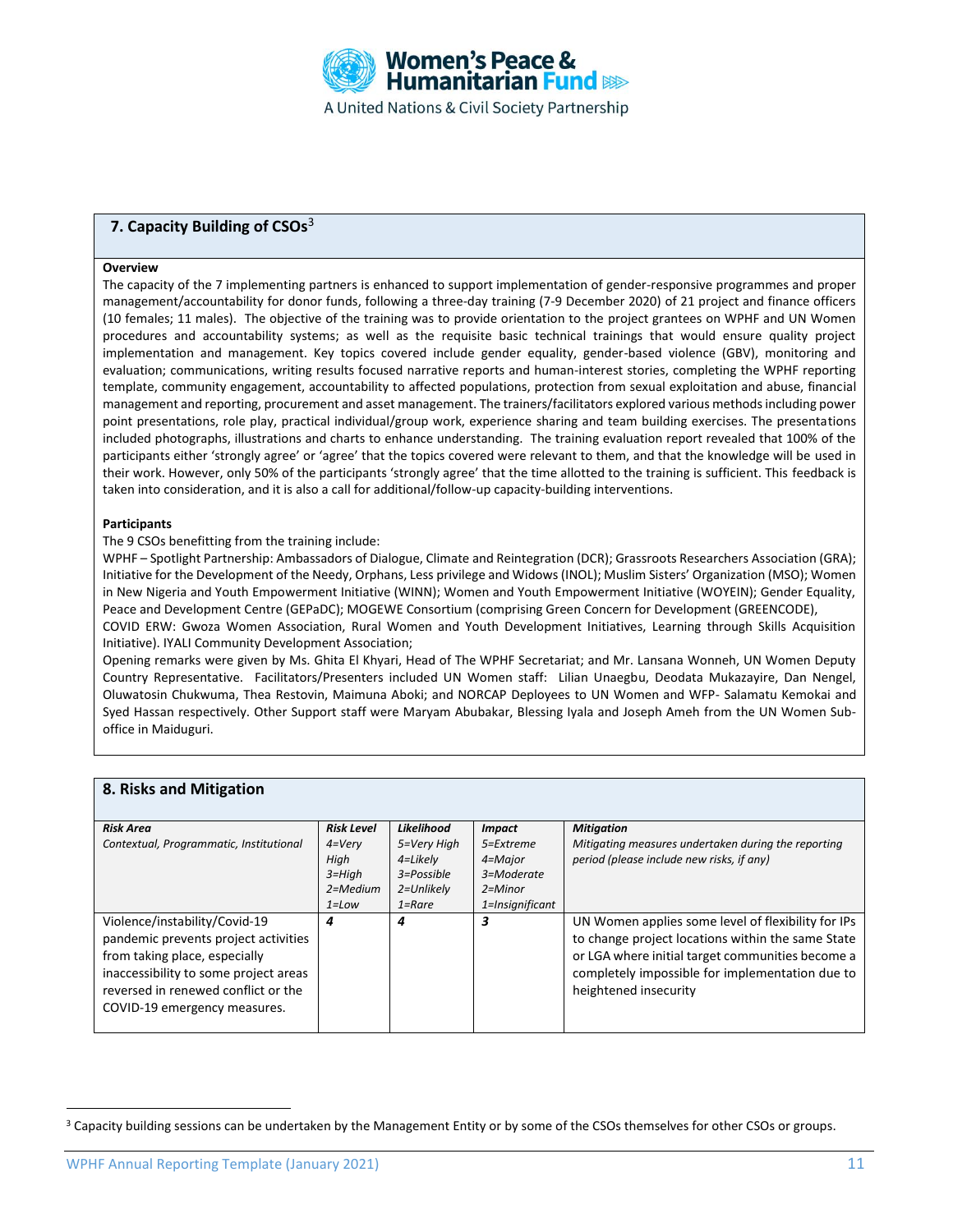

| Personal safety of staff to conduct<br>monitoring activities in volatile<br>security communities |  | Staff will use armoured vehicles where required<br>and can also do some form of remote monitoring |
|--------------------------------------------------------------------------------------------------|--|---------------------------------------------------------------------------------------------------|
| IPs may be new to UN Women and $\vert 3 \vert$<br>WPHF systems and may be liable to<br>mistakes  |  | Orientation on UN Women and WPHF systems<br>and continued coaching                                |

#### **9. Delays and Adaptations/Revisions**

Delays in the transfer of funds to UN Women Nigeria and subsequent release of first tranche of funds to IPs. PCAs and FACE forms were reviewed severally for accuracy of contents. Some activities were re-scheduled in order to accommodate better planning and implementation.

| 10. Lessons Learned <sup>4</sup>                                                                                                                                          |                                                                                                                                                              |                                                                                                                        |                                                                                                                                                                                                                                                                         |
|---------------------------------------------------------------------------------------------------------------------------------------------------------------------------|--------------------------------------------------------------------------------------------------------------------------------------------------------------|------------------------------------------------------------------------------------------------------------------------|-------------------------------------------------------------------------------------------------------------------------------------------------------------------------------------------------------------------------------------------------------------------------|
| <b>Identify Challenge/Describe</b><br>Challenges can be<br>programmatic or operational<br>affecting the project<br>implementation, or of an<br>organization or community. | What are the<br>factors/reasons<br>contributing to this<br>challenge?                                                                                        | How was the challenge<br>addressed? What was done<br>differently, or what will be<br>done to address the<br>challenge? | <b>Lesson Learned</b><br>As a result of the challenge what did<br>you (and partners) learn from the<br>situation that has helped to inform<br>the project, or improve how the<br>project is implemented or for future<br>interventions?                                 |
| Getting IPs from Yobe State<br>to travel to Maiduguri to<br>participate in the training<br>was a huge challenge.                                                          | Increasing insecurity on the<br>Maiduguri-Damaturu road<br>(which normally takes less<br>than 3hours) has made it<br>non-permissible by UNDSS<br>for travels | Participants took a longer<br>route via Abuja which took two<br>days, and was more expensive                           | We have learnt that<br>increasing level of insecurity<br>could grossly affect combined<br>trainings if not adequately<br>mitigated. We will make<br>arrangement for stakeholders<br>who can participate in<br>subsequent trainings via zoom<br>platform where possible. |

#### **11. Innovations and Best Practices<sup>5</sup>**

**Best Practices:** *What best practices occurred during the reporting period? Highlight with a specific example (country, CSO, etc.)*

Bringing together both the WPHF Spotlight Initiative and COVID-19 ERW implementing partners through training sessions, peer learning and coaching sessions has facilitated networking, synergy building and complementarity. The IPs have been supported to collaboratively respond efficiently to humanitarian needs, increase their own readiness and resilience as well as those of communities they serve. Their knowledge has been also enhanced on WPHF and UN Women procedures and accountability systems; as well as the requisite basic technical understanding that would ensure quality project implementation and management.

<sup>4</sup> A lesson learned is a systematic reflection of challenges (or successes) that have occurred during the reporting period which has resulted in a change, adaption or improvement as a result of the challenge, or a planned change or adaptation in the future.

<sup>&</sup>lt;sup>5</sup> A best practice is strategy, approach, technique, or process that has proven to work well and deemed to be effective or appropriate for addressing a problem based on experience, evaluation or in comparison to other practices, and is therefore recommended as a model. It is also a practice that has been tested and validated and has potential to be replicated and there is value in sharing with others working in similar contexts, sectors, or with similar target groups.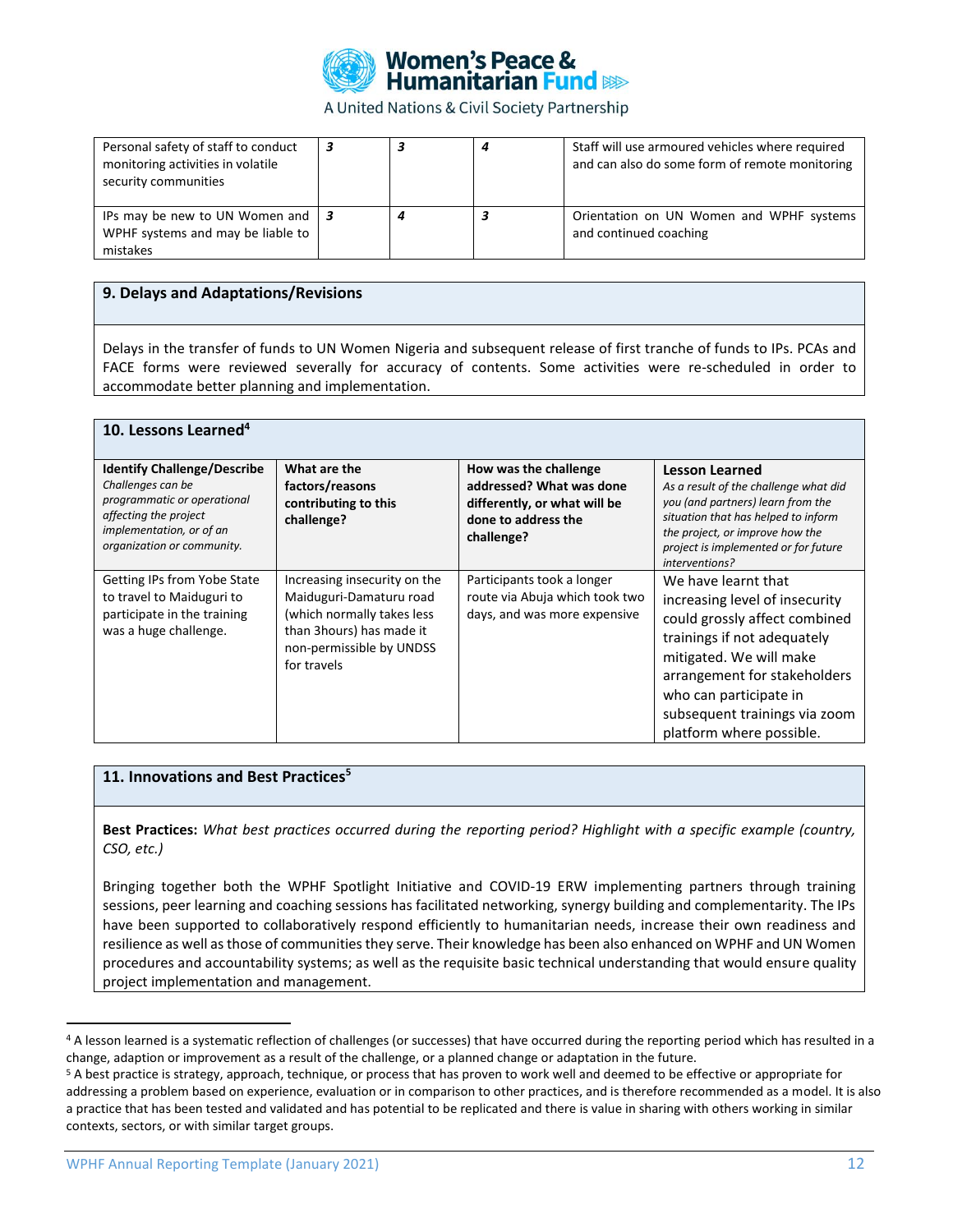

## **12. Auditing and Financial Management**

*Mention if any grantees were audited during the reporting period and provide a brief summary of results. Attach the audit report as an Annex (for internal use only). N/A*

### **13. Next Steps and Priority Actions**

Monitor implementation of project activities by IPs and ensure they report in time